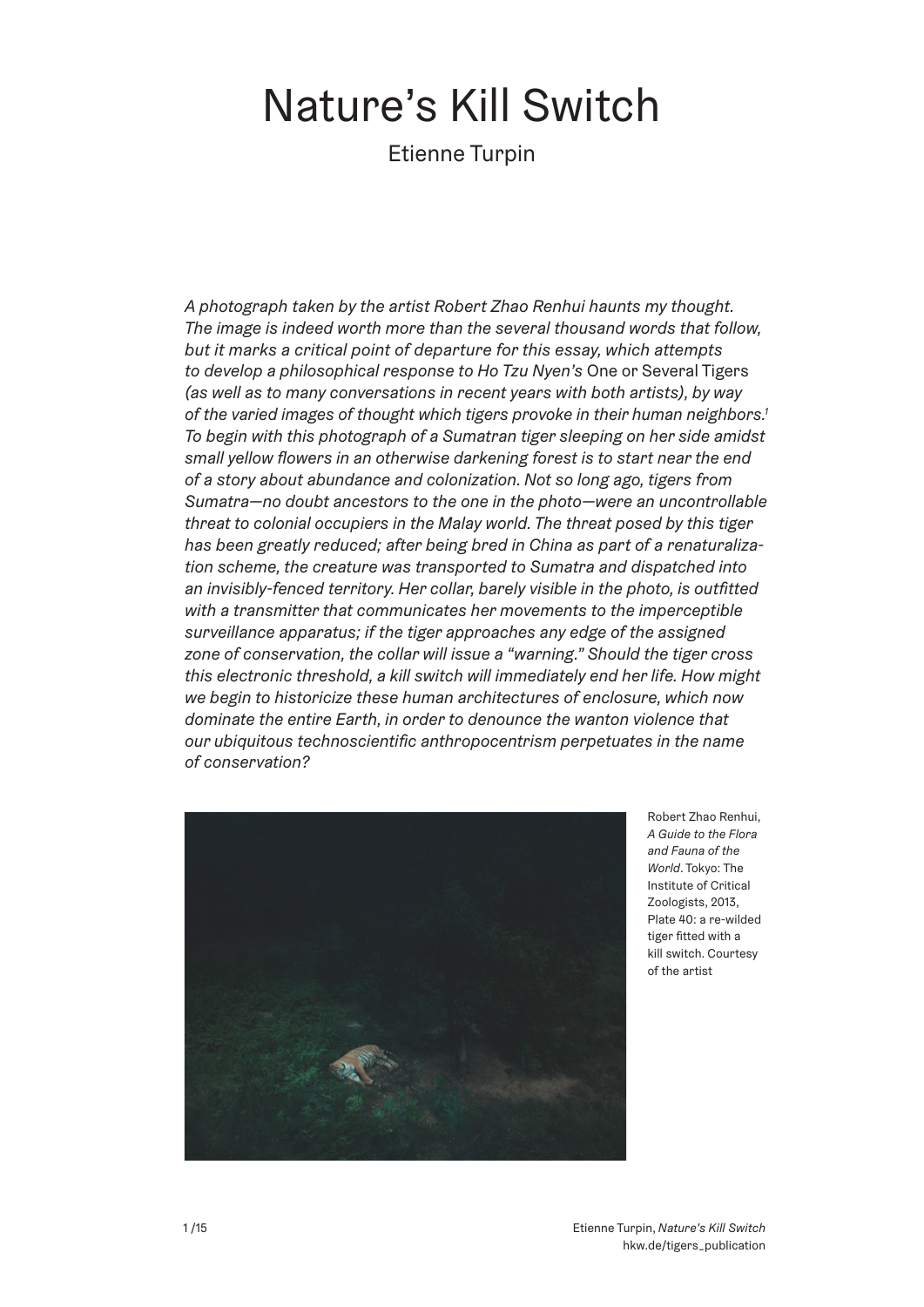"To embark upon the trail of the weretiger is to follow through with its line of perpetual metamorphosis and seek in the entanglements of this anthropomorphic but not anthropocentric line the shape of a Malayan world."

Ho Tzu Nyen, "We're Tigers" (2015)

#### **§ 1 Consequences of Philosophy**

Among the litany of philosophical metaphors intended to relay the experience of loss related to the fleeting condition of *meaningfulness*, Georges Bataille, in his Theoretical Introduction to *The Accursed Share* (*La part maudite*), offers an exemplary, halting simile: "tigers are to space what sex is to time."<sup>2</sup> If Bataille's metaphoric riddle seems in opposition to the more perspicuously argued claims of traditional economists, this is no doubt because his intention is to destroy, with his theory of general economy, the ubiquitous presumptions of traditional economic logic. As with nearly all of his literary works, in even this most abstract and philosophical text Bataille captures our attention with descriptions of the flesh, all the better to entangle our desire with matters of conceptual concern. A third pair of terms further implicates the sociality of bodies: for Bataille, as sex is to time, and as tigers are to space, *potlatch is to society*—a prolific arena for a flourishing of extremity and expenditure.

In order to more fully unfold Bataille's notion of expenditure within the context of his philosophy of a general economy, two additional considerations are required: Bataille's cosmogonic description of the tellurian expansion of nature within the general economy must be read first alongside the interspecies implications of colonial expansion, not least because it is this mode of aggression that reveals the literal tiger anticipating its metaphoric, Europeanphilosophical double. Second, Bataille's cosmic narrative must be read against the actual processes of economic restriction that characterize colonial expansion. Regarding the former, we do well to remember that colonial perpetrators were met with the fearsome reality of interspecies violence embodied in the figure of the tiger, a being so cruel, so brutal, and so violent that it could kill human beings faster and more effectively than they could kill it. Because of this, one persistent if largely residual effect of terrestrial globalization through colonization is an image of the tiger as a form of life more predacious than the human. Because they are an embodiment of a powerful and violent nature, completely indifferent to the annihilation of humans and their frenzied imperial projects, from a colonial point of view, a tiger was nothing other than nature's own kill switch. On the latter point, namely the actual processes of economic restriction, the potlatch is both the origin of Bataille's thought on the notion of expenditure as well as an exemplary case of colonial violence as a moral restriction on general circulation. Therefore, we will first consider the philosophical consequences of Bataille's argument against energetic scarcity; next, we will examine more closely the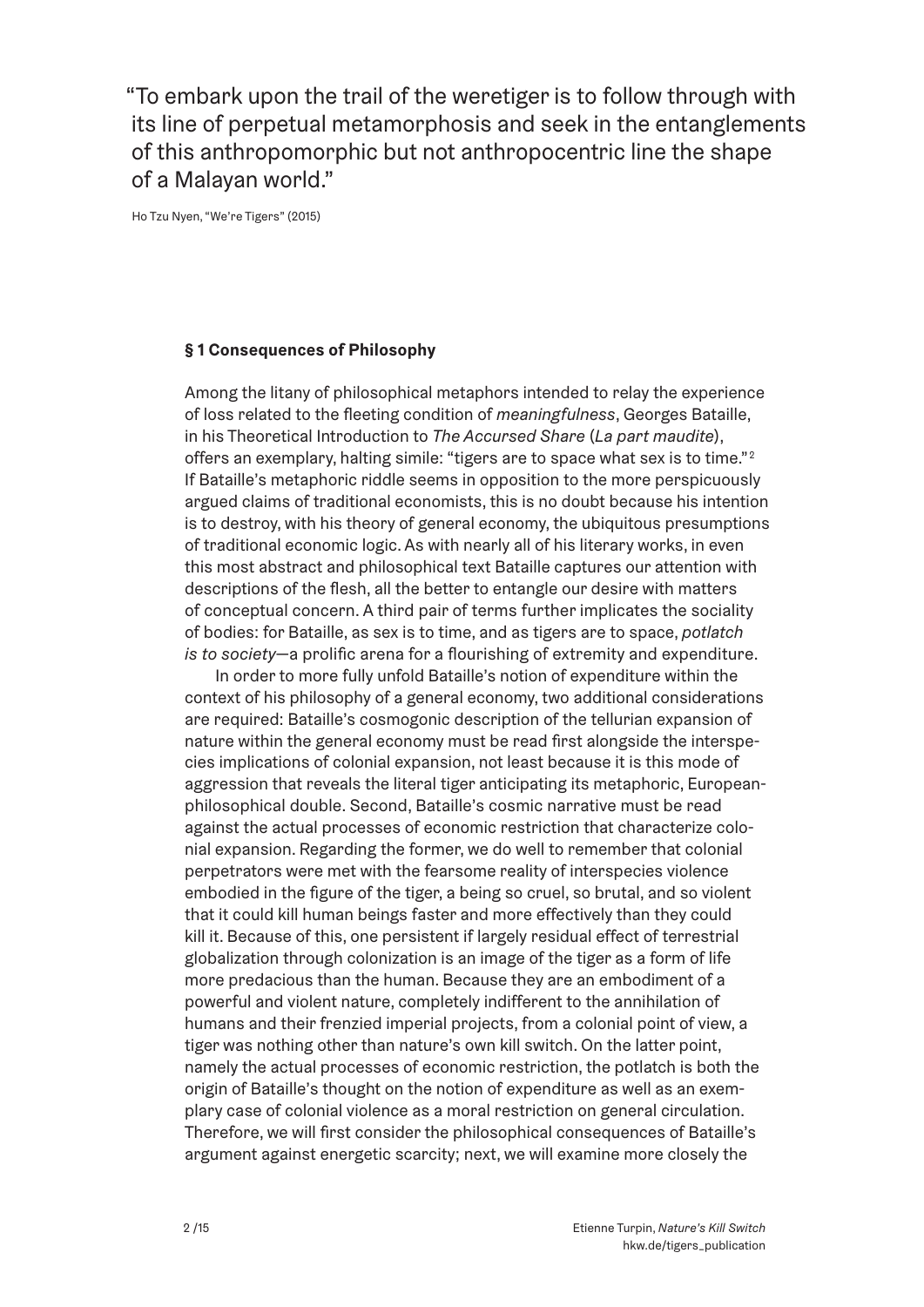tiger as a metaphor of nature and as a colonial figuration used to legitimize extermination; then, by considering the colonial origins of this metaphor-image-figure of evolutionary expenditure in relation to the bodily restrictions imposed on sexuality, we will evaluate the potential excesses of anal intercourse; finally, by examining the colonial history of the potlatch, we will determine how the actual process of economic restriction drives colonial expansion and reifies an annihilating violence in the form of the state.

If the problem of expenditure was of interest only as an academic exercise, and if the concerns of this essay played out solely within the controlled and prescribed platforms of scholarly debate, the significance of economies of restriction would be of little consequence. However, because the restrictive logic of investment has such dramatic and enduring effects on questions of social organization, resource extraction, consumptive activity, and economic life, this process of restriction is of primary political importance. How is the process of economic restriction articulated by Bataille in philosophical terms?

The activity of expenditure—an activity exceeding the structure of linear, purposive action and thus denying a recuperative investment strategy suggests a relation to the exuberance of energy on the surface of the Earth at odds with economic accumulation. "Humanity is," according to Bataille, "at the same time—through industry, which uses energy for the development of the forces of production—both a multiple opening of the possibilities of growth, and the infinite faculty [*facilité infinie*] for burn off in pure loss."3 Humanity thus stages the tension between purpose and purposelessness, vying for a freedom that it repeatedly suppresses in order to accumulate. In *Theory of Religion*, Bataille writes unequivocally: "A basic problem is linked to the very idea of philosophy: how to get out of the human situation."4 If the goal of *The Accursed Share* is to lift the "curse" that plagues this human situation, it is necessary to stress that such a curse is a specifically human problem. Accumulation and its antinomy, expenditure, are human activities and only retain their meaning in relation to other human affairs of ordering and conservation. Thus, Bataille contends:



Tiger skulls in the scientific collection of the Museum Zoologicum Bogoriense/Indonesian Institute of Science, 2015. Photograph courtesy of the author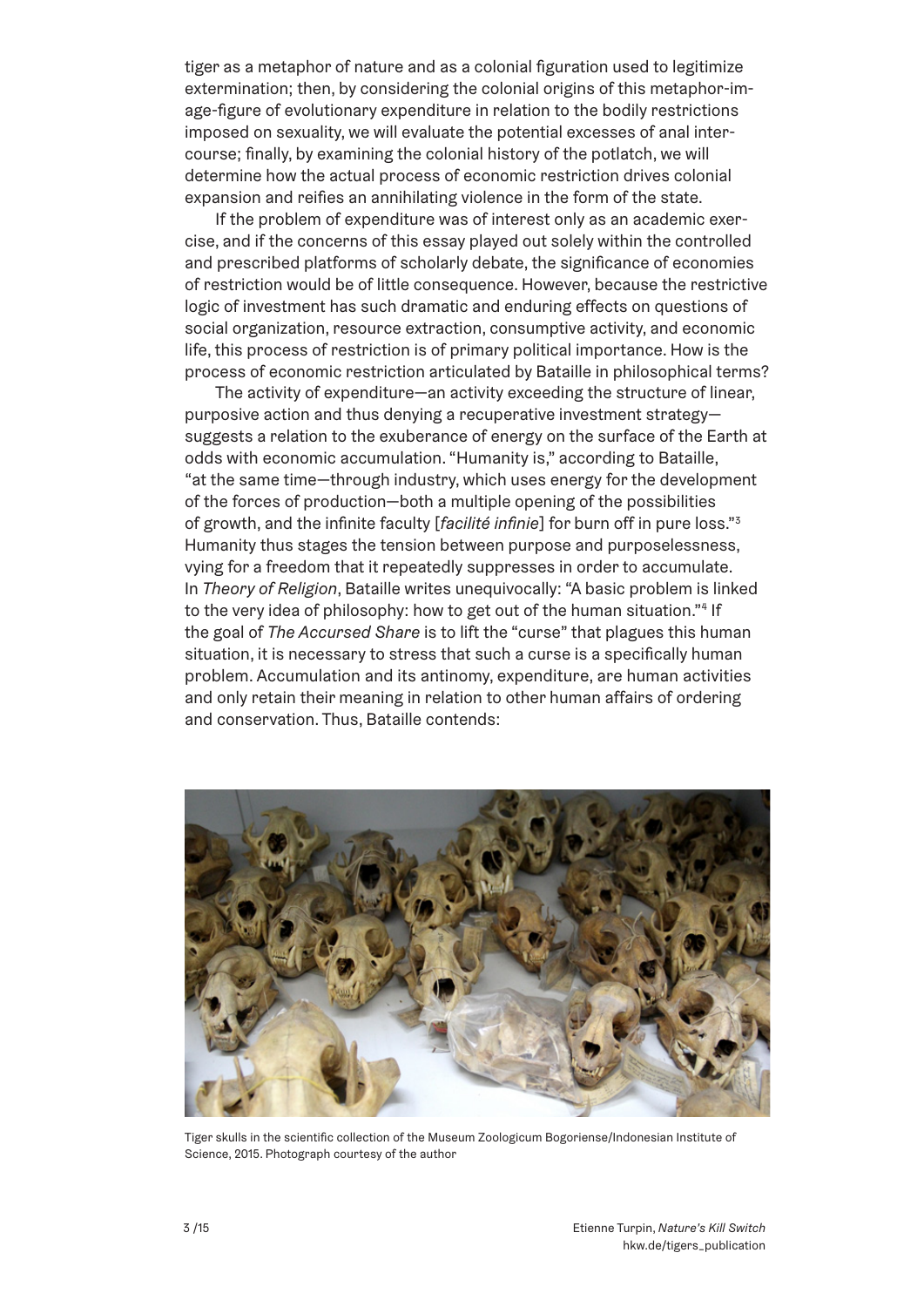On the surface of the globe, for *living matter in general*, energy is always in excess; the question is always posed in terms of extravagance. The choice is limited to how the wealth is to be squandered. It is to the *particular* living being, or to limited populations of living beings, that the problem of necessity presents itself. But man is not just the separate being that contends with the living world and with other men for his share of resources. The general movement of exudation (of waste) of living matter impels him, and he cannot stop it; moreover, being at its summit, his sovereignty in the living world identifies him with this movement; it destines him, in a privileged way, to that glorious operation, to useless consumption. If he denies this, as he is constantly urged to do by the consciousness of a *necessity*, of an indigence inherent in separate beings (which are constantly short of resources, which are nothing but eternally *needy* individuals), his denial does not alter the global movement of energy in the least: The latter cannot accumulate limitlessly in the productive forces; eventually, like a river into a sea, it is bound to escape us and be lost to us.<sup>5</sup>

It is the problem of escape that is, for Bataille, of primary importance. Can expenditure be oriented toward *purposeless* forms of cultural activity that maintain a relation to the general economy by emphasizing the tenuous modes of restriction that govern the social consumption of energy? How is the conservation of solar energy indicative of Bataille's general economy and its implications for social and political life? How does his articulation of a logic beyond accumulation unfold?

## **§ 2 Space–Tigers**

Bataille's task is to complete a fatal reversal of the logic of scarcity. "I will begin with a basic fact: The living organism, in a situation determined by the play of energy on the surface of the globe, ordinarily receives more energy than is necessary for maintaining life; the excess energy (wealth) can be used for the growth of a system (e.g., an organism); if the system can no longer grow, or if the excess cannot be lost without profit; it must be spent, willingly or not, gloriously or catastrophically."6 For Bataille, the catastrophic spending of energy is indelibly related to the prerequisite conservation of energy and is thus connected to his disgust for accumulation. Energy must be spent, regardless of the human attempts to conserve a surplus of energy through modes of purposive conservation (including the technologies of warfare). Bataille is emphatic: "I insist on the fact that there is generally no growth but only a luxurious squandering of energy in every form! The history of life on earth is mainly the effect of a wild exuberance; the dominant event is the development of luxury, the production of increasingly burdensome forms of life."7 From this cosmic perspective, it is all but impossible to contend that any expression of this energy–matter relay called nature is purposive; the dizzying splendor of the natural world is less a testament to order and purpose than an orgy of energetic consumption without end and without meaning. This absence of definitive purpose is not to be lamented, however, because it is the very force, for Bataille, which gives the concept of expenditure its disarming potential to interrogate the social order.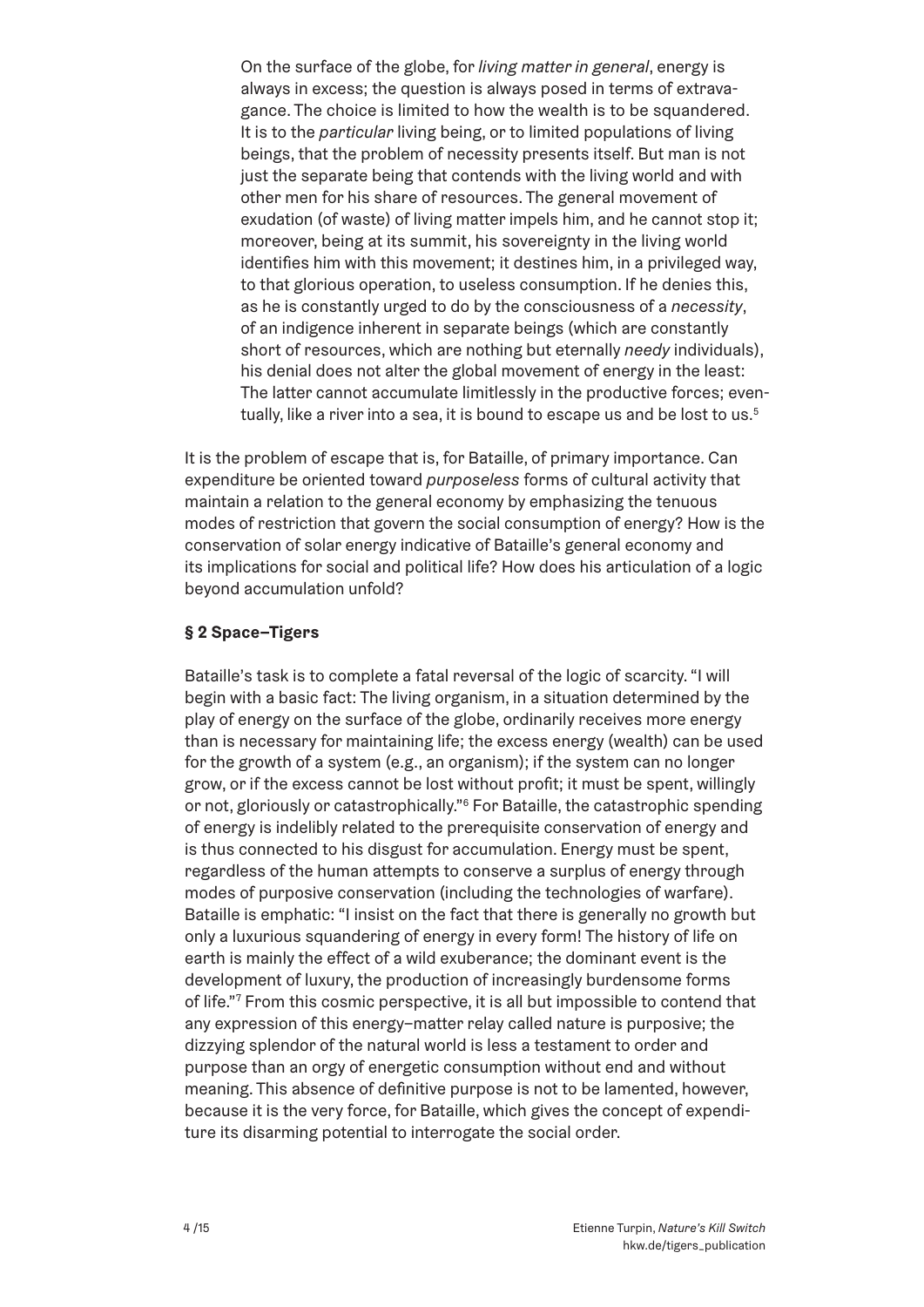

The "tiger" is a semi-automaton (complete with a wind-up organ that generates grunts of pain and predation) mauling a British soldier; it was designed for Sultan Tipu in Mysore, India, to celebrate his defeat—with the aid of the local tiger population—of the British East India Company army. "Tipu's Tiger," 1780s or 1790s, Mysore, India. Museum no 2545 (IS). © Victoria and Albert Museum, London

He continues, in the following section, with the bold assertion:

The eating of one species by another is the simplest form of luxury. [...] The least burdensome form of life is that of a green micro-organism (absorbing the sun's energy through the action of chlorophyll), but generally vegetation is less burdensome than animal life. Vegetation quickly occupies the available space. Animals make it a field of slaughter and extend its possibilities in this way; they themselves develop more slowly. In this respect, the wild beast is at the summit: its continual depredations of depredators represent an immense squandering of energy. William Blake asked the tiger: 'In what distant deeps or skies burned the fire of thine eyes?' What struck him in this way was the cruel pressure, at the limits of possibility, the tiger's immense power of consumption of life. In the general effervescence of life, the tiger is the point of extreme incandescence. And this incandescence did in fact burn first in the remote depths of the sky, in the sun's consumption.<sup>8</sup>

While the consumptive relation connecting increasingly burdensome forms of life appears obvious enough, it seems at least a little curious that William Blake, a well-known Londoner, is cited here as an authority on the deep solar economy operative in the eyes of the tiger. Without any especially rigorous recourse to the annals of natural history in the late eighteenth century, we can safely say that Blake's tiger was no indigenous resident of Europe. Nevertheless, the colonial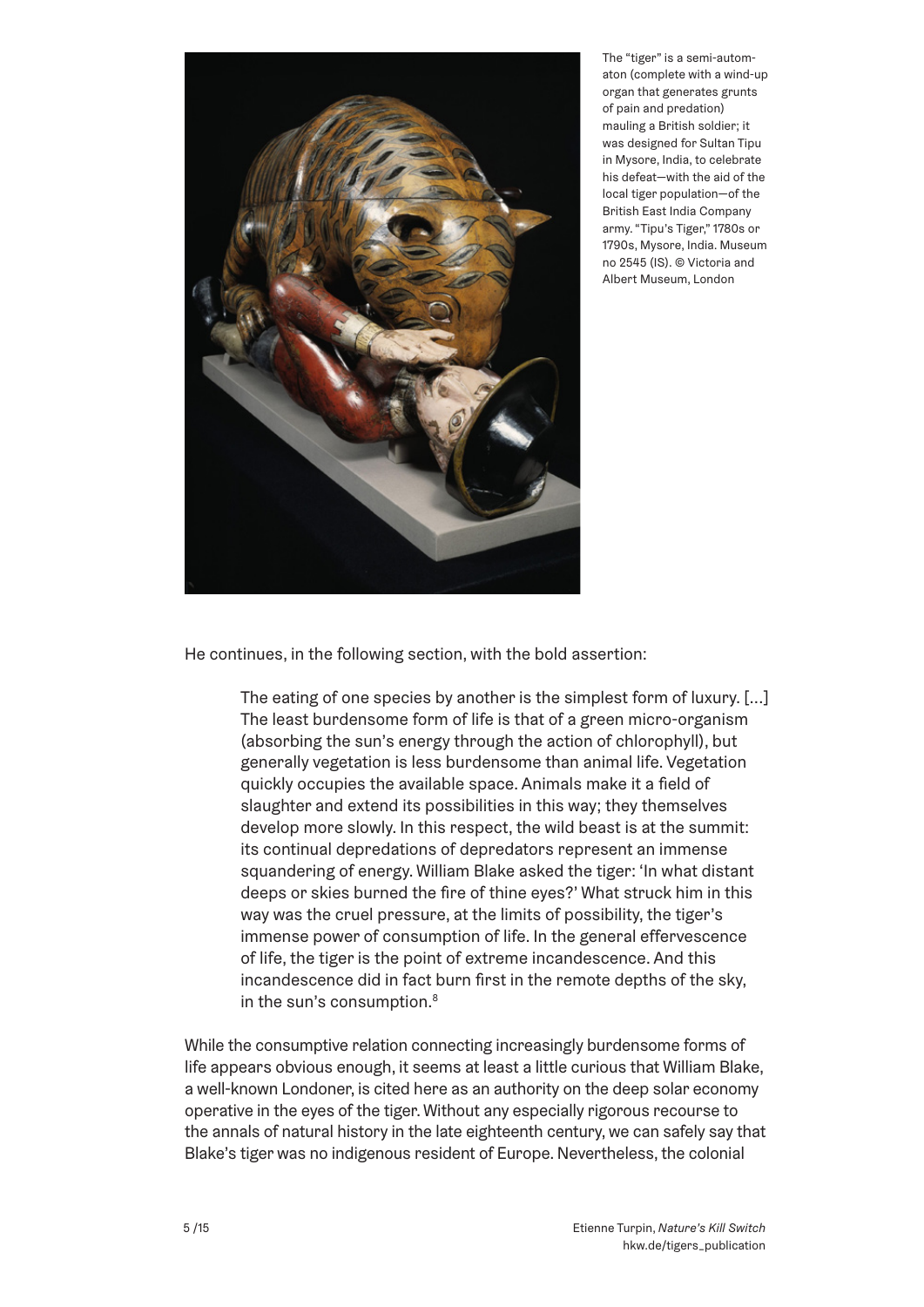fixation on the "extreme incandescence" of Asian tigers operated on more than just the zoological imagination of European poets; the colonies were the site of an extreme moment of confrontation between two natural predators. The European colonialist as predator, in a fashion characteristic of his tendency toward exterminism, described the tiger as a ruthless manifestation of natural cruelty. Sieur Jean de Lacombe of Quercy, following his visit to Java from France in the late seventeenth century, offers the following adumbration: "But the tygers there are so monstrous that it might be thought they endeavored to attain the greatness of camels: for even a tall man would have sufficient difficulty to raise his hand as high as they carry their backs. […] To this prodigious height is added a fury and malignity so great that everything flees before and around them, so as not to be exposed to their butchery."<sup>9</sup> If the size of the monster is evidently exaggerated, its suggested tendency toward "butchery" should be no less suspect.

In fact, these exaggerations characterize a process of description that anticipates the trajectory of colonial, state-sponsored exterminism. The aggression between human settlers and the tigers they sought to destroy is exemplary because, as Ho Tzu Nyen has noted in his entry "W for Weretiger" in *The Critical Dictionary for Southeast Asia*, tigers and people "occupy similar ecological niches, in which they neither have a relationship of direct competition or mutual cooperation."10 He continues, "The tiger's preferred habitat is an ecologically liminal or transitional zone: spaces near water and at the edges of forests. Similarly, the people of Southeast Asia had historically settled along water, while their agricultural activities created forest edges, the tiger's preferred transitional zone. The agricultural produce of men attracted deer, pigs, and monkeys, which in turn attracted the tigers that hunted them, leading tigers to populate the liminal areas between villages and the forest."<sup>11</sup>

As the pressure for increased productivity in the colonies provoked increasing expansion and development, the encounter between human settlers and tigers would culminate in a program of extermination, which operated with varying speeds and intensities according to the availability of resources, the public enthusiasm for "retaliation" after tiger attacks, and the outlook of colonial and regional administrations. Regardless of these specificities, the outcome today is undeniable. According to Matthias Glaubrecht, tigers were once so numerous in Singapore that they killed an average of one person per day, yet, by 1896, the last tiger was killed; the species was "officially" exterminated by the Singapore government in the 1930s.<sup>12</sup> While Ho Tzu Nyen is no doubt correct to claim that, "[t]he tiger is an inhabitant of the liminal zone between the civilized and the wild, and as such, the relationship between the human and the tiger is one of deep ambiguity."<sup>13</sup> this ambiguous relation produced an extremely violent project of exterminism which has led to the near-extinction of the big cats of Southeast Asia. If, as Bataille suggests, "the history of life on earth is mainly the effect of a wild exuberance," it is equally, at least in the Anthropocene, a history of the confrontation among formsof-exuberance wherein predators as perpetrators impose the order of their restricted economies with an unrestrained violence of exterminism.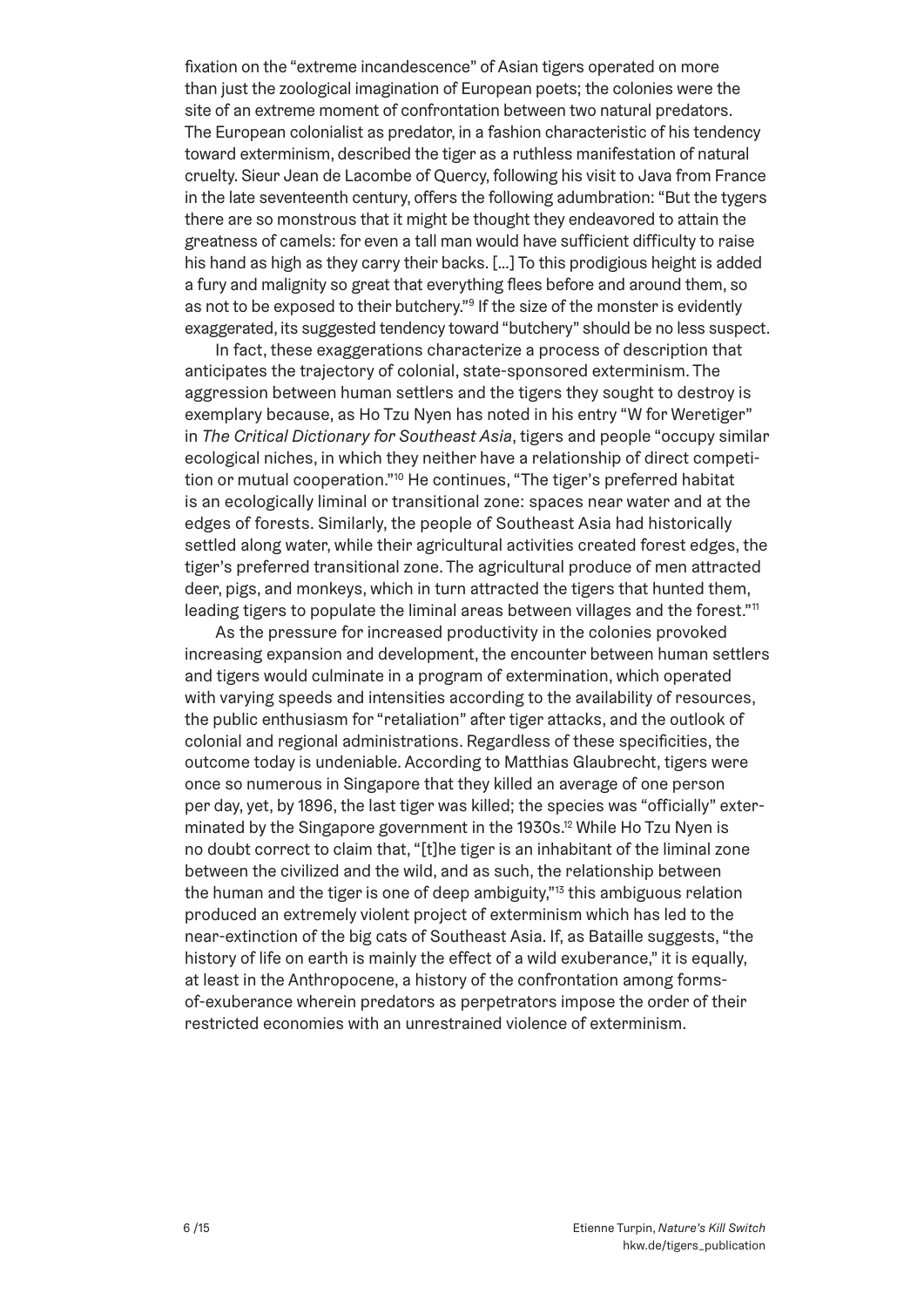#### **§ 3 Sex–Time**

Before we consider the social implications of expenditure by way of the relation between potlatch and society, let us return to Bataille's startling analogy to consider its implications within the human register, and, more specifically, with regard to human sexual practices. To do so we approach again the passage in question within its broader context:

If one has the patience, and the courage, to read my book, one will see that it contains studies conducted according to the rules of a reason that does not relent, and solutions to political problems deriving from a traditional wisdom, but one will also find in it this affirmation: *that the sexual act is in time what the tiger is in space*. The comparison follows from considerations of energy economy that leave no room for poetic fantasy, but it requires thinking on a level with a play of forces that runs counter to ordinary calculations, a play of forces based on the laws that govern us. In short, the perspectives where such truths appear are those in which more general propositions reveal their meaning, propositions according to which *it is not necessity but its contrary, 'luxury,' that presents living matter and mankind with their fundamental problems.*<sup>14</sup>

Contrary to the logic of scarcity at the basis of political economy, how does Bataille argue that luxury, or an excess of energy, is the fundamental problem of humankind? He must determine the means by which to provoke this decisive encounter: "Thus the question arises: Is the general determination of energy circulating in the biosphere altered by man's activity? Or rather, isn't the latter's intention vitiated by a determination of which it is ignorant, which it overlooks and cannot change?"15 But what specifically does Bataille mean to invoke with this question? "Humanity exploits given material resources, but by restricting



Jumana Manna, *Homage to George Bataille*, 2008. Courtesy of the artist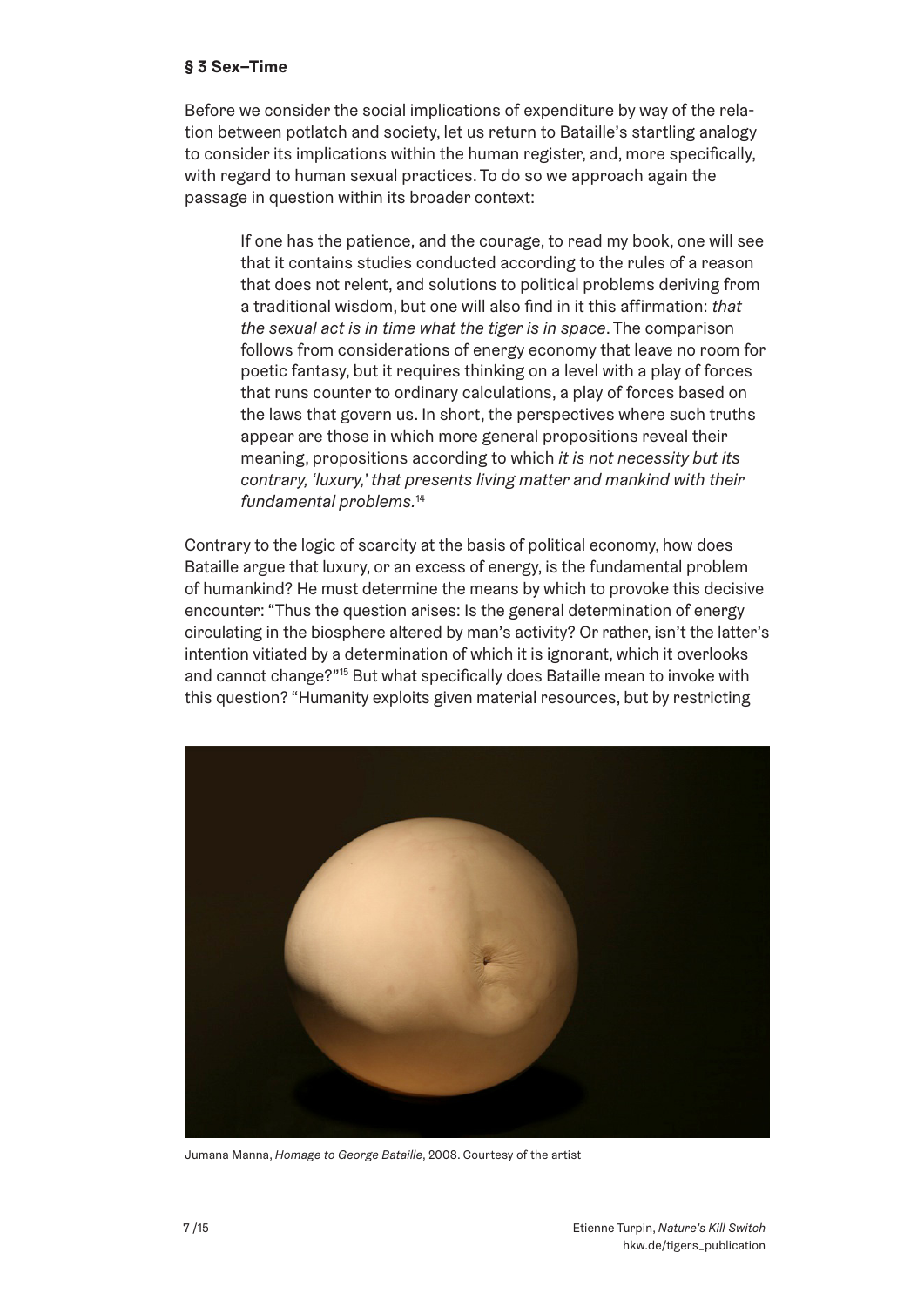them as it does to a resolution of the immediate difficulties it encounters (a resolution which it has hastily had to define as an ideal), it assigns to the forces it employs an end which they cannot have. Beyond our immediate ends, man's activity in fact pursues the uselessness and infinite fulfillment of the universe."16 From this assertion of the uselessness, of the purposelessness of the universe, Bataille unfolds the dissipative logic of expenditure as sex.

In order to emphasize the squandering of energy exemplified by the sexual act, Bataille must dislocate the reproductive functionality of sex from its awesome energetic release, which reveals something more fundamental about the circulation of energy and its requisite release. As Bataille contends, "[…] the luxury of death [including the killing and eating of other animals] is regarded by us in the same way as that of sexuality, first as a negation of ourselves, then—in a sudden reversal—as the profound truth of that movement of which life itself is that manifestation."<sup>17</sup> Sexuality, a "luxurious detour" in the expenditure of energy, reveals through its ecstatic intensity "the occasion of a sudden and frantic squandering of energy resources, carried in a moment to the limit of possibility (in time what the tiger is in space)."18 Bataille adds, suggestively, that such a "squandering goes far beyond what would be sufficient for the growth of the species. […] It leads to the wholesale destruction of property—in spirit, the destruction of bodies as well—and ultimately connects up with the senseless luxury and excess of death."19

The senseless luxury of sexual expenditure is a familiar excitation in Bataille's writing; despite the valences of this concept within his own work, we may summarize Bataille's concept by following his early formulation of it in the essay "The Notion of Expenditure": "Human activity is not entirely reducible to processes of production and conservation, and consumption must be divided into two distinctive parts. The first, reducible part is represented by the use of the minimum necessary for the conservation of life and the continuation of individuals' productive activity in a given society; it is therefore a question simply of the fundamental condition of productive activity."<sup>20</sup> Bataille continues, "The second part is represented by so-called unproductive expenditures: luxury, mourning, war, cults, the construction of sumptuary monuments, games, spectacles, arts, perverse sexual activity (i.e., deflected from genital finality)—all these represent activities which, at least in primitive circumstances, have no end beyond themselves. Now it is necessary to reserve the use of the word *expenditure* for the designation of these unproductive forms, and not for the designation of all the modes of consumption that serve as a means to the end of production."<sup>21</sup> From this point of view, expenditure is the unproductive or wasteful exercise of energy wherein the activity or organization facilitating such practices does not aim to reinvest them within another regime or framework (i.e. restricted economy). As in *The Accursed Share*, "The Notion of Expenditure" refuses to allow "genital finality" to cast a retroactive, morally restrictive reading on the pleasure and perversion of the body.

In another early essay, "The Solar Anus," Bataille provides an additional premonitory exposé relating to the energy of the sun, the sexual movements, and excitements of the cosmos and of terrestrial life, and the anus of an eighteen-year-old girl. Operating at the intersection between his sexually explicit literary works and the mature articulation of the general economy of expenditure in *The Accursed Share*, "The Solar Anus" provides a rich if conceptually underdeveloped reading of the cosmic and terrestrial with regard to their potency, fertility, and fundamental antagonism. Bataille writes: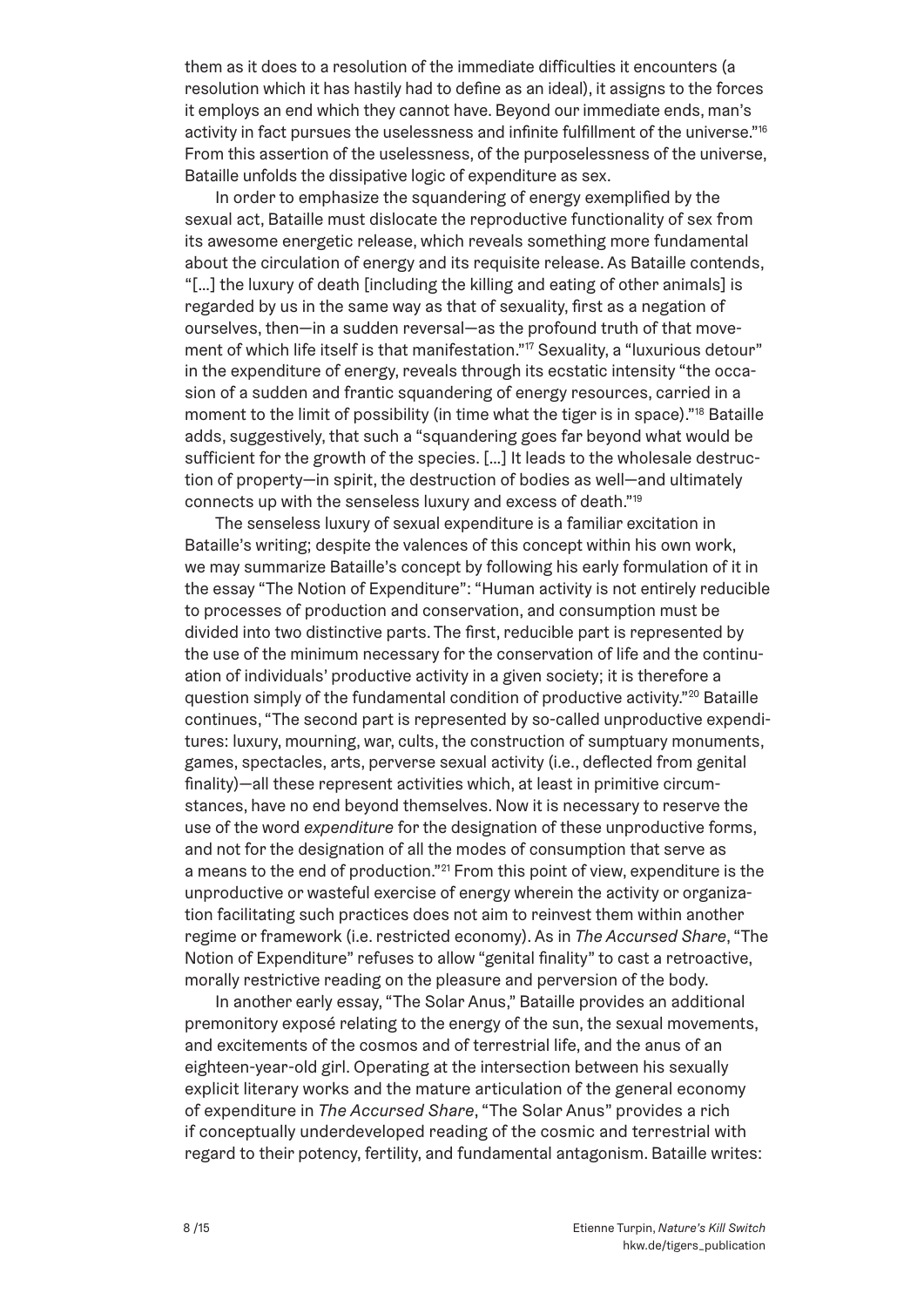Disasters, revolutions, and volcanoes do not make love with the stars. The erotic revolutionary and volcanic deflagrations antagonize the heavens. As in the case of violent love, they take place beyond fecundity. In opposition to celestial fertility there are terrestrial disasters, the image of terrestrial love without condition, erection without escape and without rule, scandal, and terror. […] The Sun exclusively loves the Night and directs its luminous violence, its ignoble shaft, toward the earth, but it finds itself incapable of reaching the gaze or the night, even though the nocturnal terrestrial expanses head continuously toward the indecency of the solar ray.<sup>22</sup>

As the text reaches its most speculative, cosmic crescendo, Bataille reintroduces the object (of desire) of his philosophical reflection: "The *solar annulus* is the intact anus of her body at eighteen years old to which nothing sufficiently blinding can be compared except the sun, even though the *anus* is the *night.*"23 What to make of this anal *copula* of blinding nocturnal potential? How can we characterize Bataille's expressly "intact" anus as an image of thought?

With the publication of *The Accursed Share*, Bataille reveals that the "curse" on human activity is disturbingly simple: the Earth is bombarded with so much energy from the Sun that it simply cannot spend it all without disaster. Over the course of millions of years of solar bombardment, the creatures enslaved to this "celestial fertility" by way of photosynthetic-reliant metabolic systems are *forced* to become increasingly burdensome forms of life. By the end of the Ediacaran, we discover animals with bones, teeth, and claws; eventually, even more flamboyant expenditures like tigers emerge; later still, stately office buildings. The powerful and exuberant body of the tiger is the evidence of a superabundant energetic relay as a channeled, evolutionary expenditure. What the notion of expenditure calls into question then, in its most precise philosophical reading, is the division between useful and wasteful (flamboyant) practices; this is because in order for any theory of use value to be coherent, it must first restrict the economy, or field of operations, within which it is operating. The restriction of this field of energy exchange is a moral action inasmuch as it sets up the conditions for any action in the field to be read as either productive or wasteful. Just like a tiger as an evolutionary form-of-life, the desire for penetrating the anus—a desire for the *non-reproductive expenditure* that defines anal sex—must be beyond reproach. The general economy thus permits us to evaluate the terms of restriction as a means to call into question the cultural values and forms of social organization they engender, and, because of this, the anus *must be intact:* as a *potential* for pure loss, for a pure expenditure of energy without reserve and without reproduction. We know all too well that the penalties for such "misuses" of the body—especially when they include desires rigidly coded as homosexual include countless state projects of extermination, each legitimized by a moral order determined to subjugate the pleasures of the body to a destructive violence of reordering.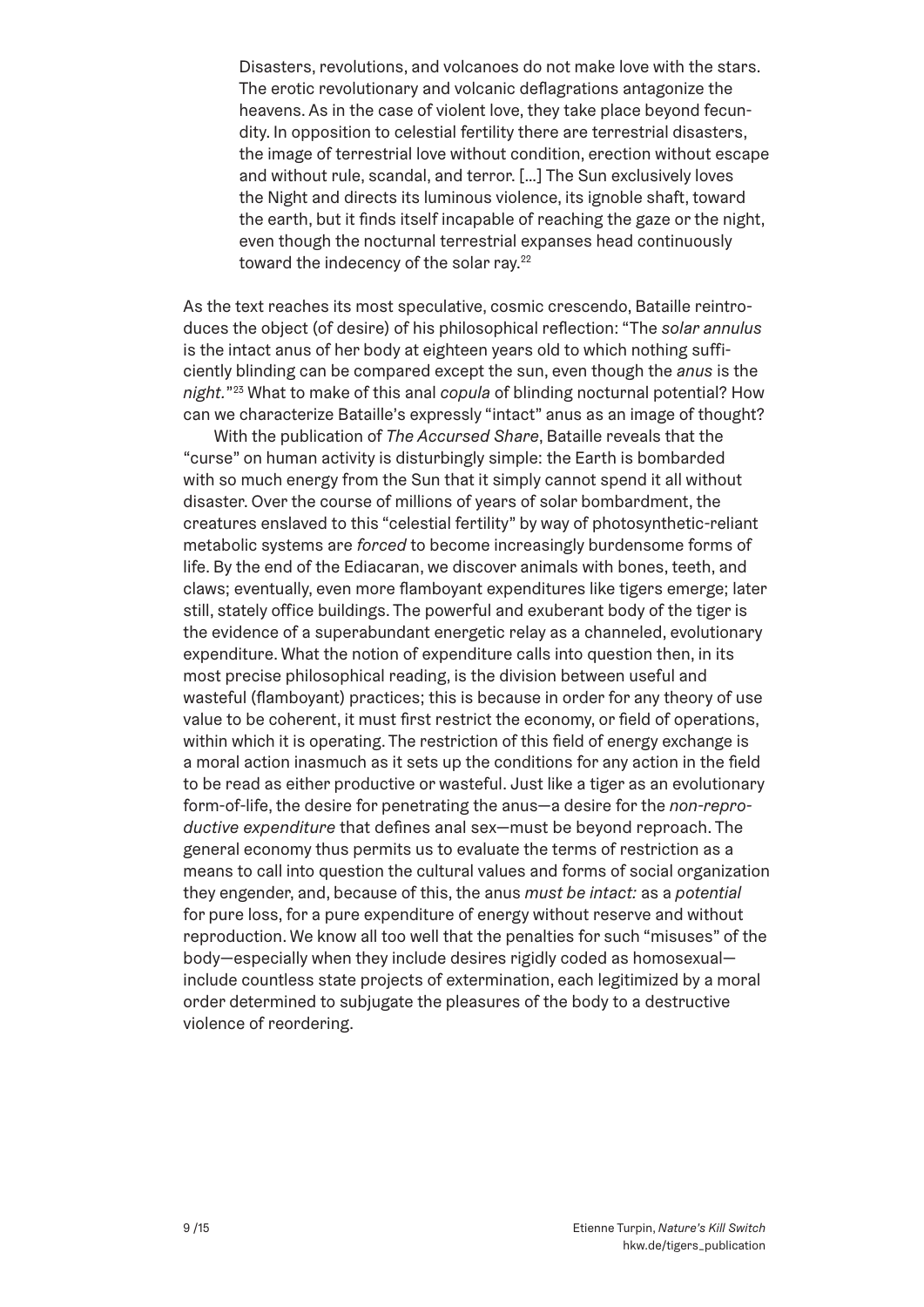### **§ 4 Society against Anthropology**

It is important to remember that in his discussion of the potlatch of the Pacific North Coast—the first "living" example Bataille uses to describe the notion of expenditure in *The Accursed Share*—he makes the following crucial remark: "It would be futile, as a matter of fact, to consider the economic aspects of potlatch without first having formulated the viewpoint defined by *general economy*."24 His note to this remark is essential:

Let me indicate here that the studies whose results I am publishing here came out of my reading of the *Essai sur le don*. To begin with, reflection on potlatch led me to formulate the laws of *general economy*. But it may be of interest to mention a special difficulty that I was hard put to resolve. The general principles that I introduced, which enable one to interpret a large number of facts, left irreducible elements in the potlatch, which in my mind remained the origin of those facts. Potlatch cannot be unilaterally interpreted as a consumption of riches. It is only recently that I have been able to reduce the difficulty, and give the principles of 'general economy' a rather ambiguous foundation. What it comes down to is that a squandering of energy is always the opposite of a thing, but it enters into consideration only once it has entered into the order of things, once it has been changed into a *thing*. 25

With this note, then, a remarkable attribution toward the origin of Bataille's thinking about the general economy; but, what of the movement from the activity to the thing? The construction of the potlatch as an object of knowledge for colonial governments reveals an especially brutal example of the process of economic restriction, albeit one that Bataille was largely unaware of. Before we turn to Isaiah Lorado Wilner's reading of this debt to indigenous thought in European philosophy, it is important to outline the features of the colonial encounter with potlatch on the Northwest Coast.

According to the historian Christopher Bracken, the Indian superintendent of Victoria, Israel Wood Powell, "instructed George Blenkinsop, a former Hudson's Bay Company trader who had found work with the Indian Branch, to visit the Nuu'chah'nulth of Barkley Sound on the west coast of Vancouver Island in May 1874." Following this visit, Blenkinsop declared that "until they are cured of their propensity for gambling and accumulating property, solely for the purpose of giving away to other Indians, there can be little hope of elevating them from their present state of degradation and bettering the condition and appearance of their wives and families."26 In Bracken's careful estimation, "What both Powell and Blenkinsop find on the west coast of Vancouver Island, [is] the practice of non-productive expenditure as it is manifested in gambling and giving away. The gambler spends property in a way that invites a return but cannot guarantee it, while the person who gives property away without hope of getting it back incurs a pure loss, which brings no apparent material benefit." Because of this, "Blenkinsop asserts in his 1874 report that the dominion government has the right to control the lives of any people that gives all. It is as if the principle of classical utility empowers the representatives of European civilization to lay down a regulatory grid to restrict every nonproductive expenditure, no matter where it occurs."<sup>27</sup>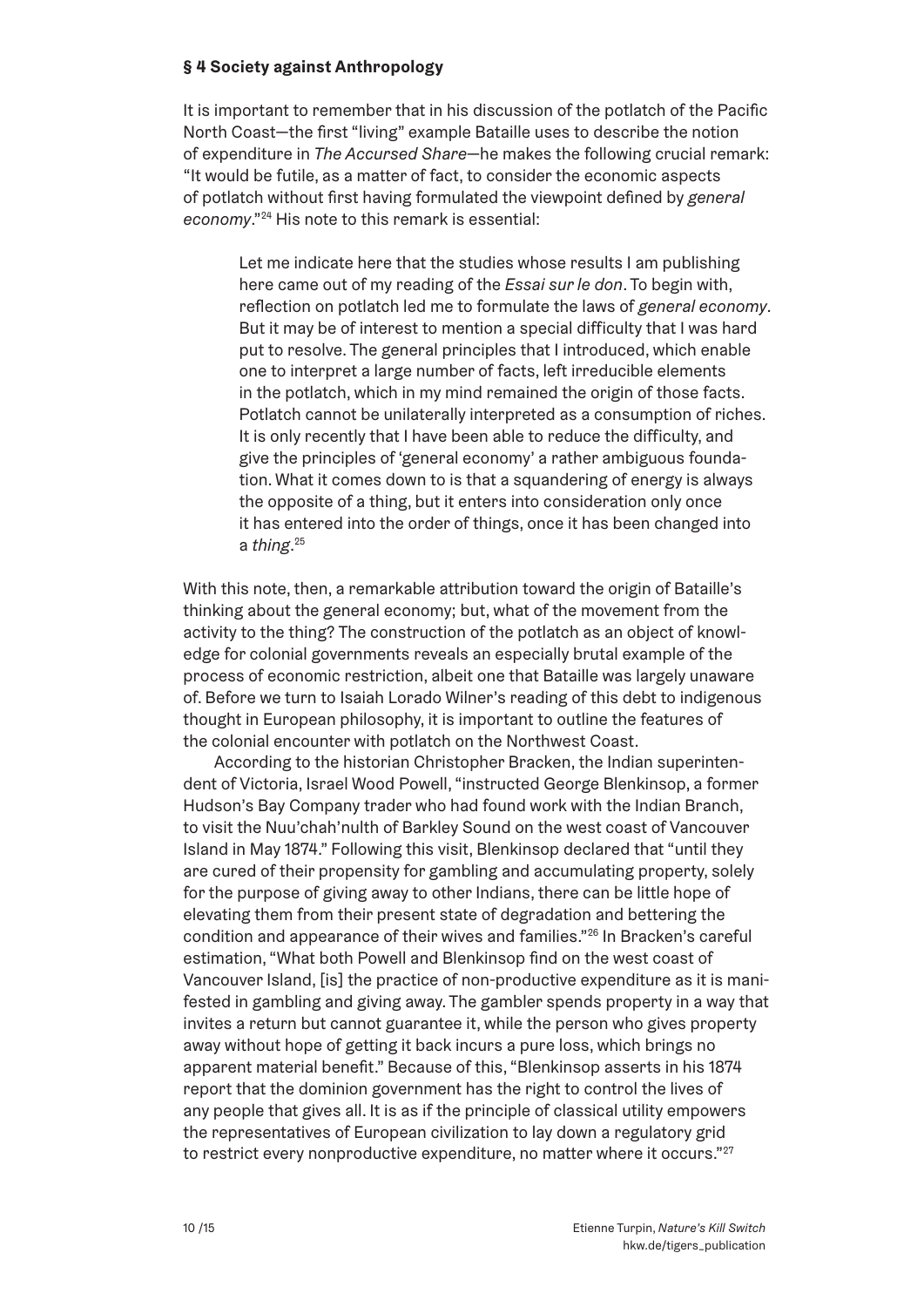

Franz Boas posing for the US National Museum exhibition entitled *Hamat's Coming Out of a Secret Room*, *c*.1895. Negative MNH 8304. © National Anthropological Archives, Smithsonian Institution

Although Bracken's description of the fear that circulated through the post is exceptionally argued and deserves further attention, for us it is most important to understand how the colonial state responded, finally, with an Act of legislation brought before the House of Commons on February 12, 1884, a decade after Blenkinsop's initial report. The statute would come into effect on January 1, 1885, and in 1886 it became section 114 of chapter 43—"An Act Respecting Indians"—of the *Revised Statutes of Canada*; it is known more commonly as "The Indian Act."28

114. Every Indian or person who engages in or assists in celebrating the Indian festival known as the 'Potlatch' or the Indian dance known as the 'Tamanawas,' is guilty of a misdemeanor, and liable to imprisonment for a term not exceeding six months and not less than two months: 2. Every Indian or person who encourages, either directly or indirectly, an Indian to get up such a festival or dance, or to celebrate the same, or who assists in the celebration of the same, is guilty of a like offence, and shall be liable to the same punishment.

Notably, the majority of British Columbia's aboriginal population rejected the law, typically by actively and publically defying it. Yet, because the law banning the potlatch failed to define what exactly the potlatch was, the violence it permitted was substantial, and any gathering of First Nations could become the site of targeted police violence committed to exterminating the practice of potlatch. Why was this political institution so feared by the settler colonial state? In his extremely compelling reading of the history of potlatch, Wilner offers a rigorous, insightful rejoinder to the discourse on gift economies that echoes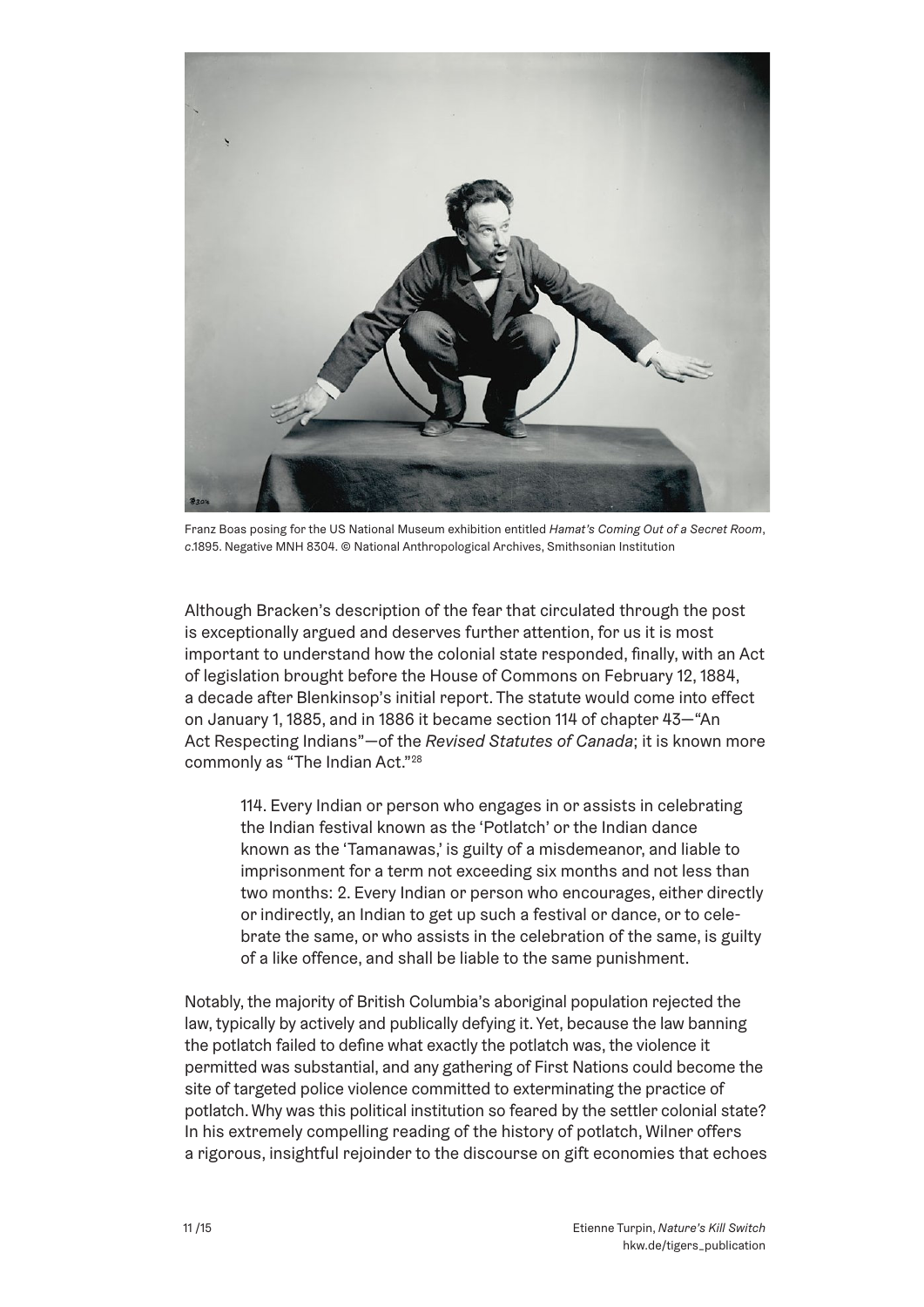through the writing of Franz Boas, Marcel Mauss, Georges Bataille, and Jacques Derrida. Wilner's essay "A Global Potlatch: Identifying the Indigenous Influence on Western Thought," is careful to present the longer history of this political economic institution and to locate its context more completely within the colonial incursions on Canada's West Coast. Wilner examines with masterful detail the encounter between the German-American anthropologist Franz Boas and the Kwakwaka'wakw people of Vancouver Island. According to Wilner, what Boas was to discover as the most "authentic" of primitive rituals on the Pacific North Coast was, in fact, a political economic institution responding to the ferocious brutality of a continental genocide. In 1862, the Kwakwaka'wakw had been subject to the biopolitical warfare of the settler state as smallpox killed over half the population.<sup>29</sup> The smallpox devastation and the hardships that followed from it, "when survivors along the Northwest Coast were forced to pull down the house of friends and family, stack the corpses, throw them into the sea or set them ablaze, and cast off to seek the remnants of other decimated communities, inspired by Kwak'wala-speaking lineages to explore a common identity, giving rise to a new society."<sup>30</sup> Here Wilner's description is invaluable to correct the misinterpretations of the potlatch within the European discourse of the gift:

The Kwakwaka'wakw faced the rupture of their life-world with resilience and inventiveness, fashioning from the shards of their broken coast a renewed world of meaning. With the population at four thousand souls and rapidly declining, village patriarchs realized that they would have to share resources and minimize strife in order to reproduce their communities. The potlatch was their survival strategy, connecting the people within an extended network of increasingly peaceful and productive relationships. Although Boas did not recognize it at the time, the data he recorded captures the story.<sup>31</sup>

Wilner goes on to explain the evolution of the potlatch as a political institution just prior to Boas's appearance on the colonial scene:

The key principles at work […] were circulation, transformation, and unity. The 'gift' at the center of the exchange was not wealth but people. By circulating heirs between families, the elite of about twenty Native principalities, each of which has entered the smallpox epidemic with an independent identity, fostered new connections. Ties grew between individuals, then between descent groups, and at last between principalities. Over thirty years, as the number of exchanges grew, so did the unity of the Kwak'wala-speaking community. By Boas's arrival, the Kwak'wala-speaking peoples had transformed themselves into a confederation: a family of families. $32$ 

Yet, there is a further question regarding opposition to the colonial state that must also be addressed. "Kwakwaka'wakw people of the late eighteenth century did not explain the potlatch as a form of resistance." In fact, as Wilner reveals, "Evading the state was not their first purpose, nor did they yearn passively for a past that could not be restored. Instead they sought to establish an alternative future: a form of governance that, unlike state capitalism, would limit warfare, distribute wealth widely across their society, and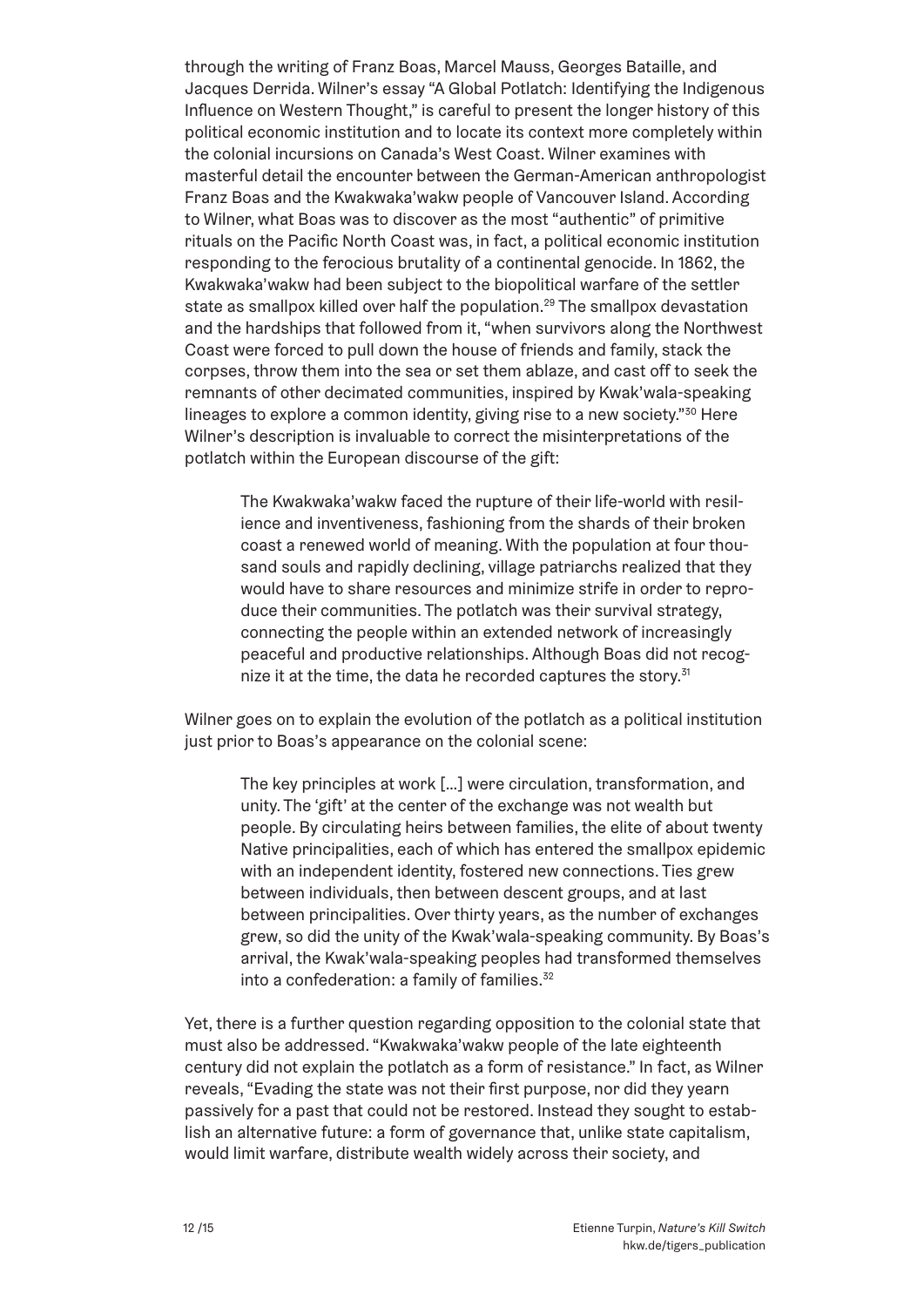encourage cooperation and active citizenship."33 So, although Bataille would draw on the activity of potlatch as a particular form of the gift, or, more precisely, as an instance of expenditure, the dynamics of the practice should be understood as both a response to colonial violence and an attempt to suture the rupture such violence had caused within the indigenous communities of the Northwest Coast. The concept of the general economy, then, begins with the misreading of Boas, by way of Mauss, who had esteemed the practice of potlatch as a radically authentic precolonial institution of political economy; what is more radical, and more relevant to any thinking of the Anthropocene as a condition of inescapable brutality, is that the potlatch—as a ritualized transference of rank, inheritance, and wealth to develop resilience to a plague of colonial invasions—is an active, communal response that confronts violence with a new practice of social vulnerability and solidarity.

## **§ 5 Exterminism**

According to anthropologist Eduardo Viveiros de Castro, "To make people think is to make them take thought seriously, beginning with the thought of other peoples, since thinking, in itself, always summons up the powers of otherness."34 This essay was an attempt to think through several intersecting colonial relationships, to locate the violence of exterminism within them, and to take seriously Bataille's provocation to think the otherness of evolutionary flourishing and sexuality in their entangled, cosmological relations. To the dynamic expenditures of space–tigers and sex–time, the social expenditure of the potlatch has been added, both because of its profound influence on Bataille's thought, and because the history of the potlatch encapsulates the colonial project of imposing restriction on a general economy of social welfare. What does such a description amount to in the face of the overwhelming



Film still from Ho Tzu Nyen, *One or Several Tigers*, 2017. Courtesy of the artist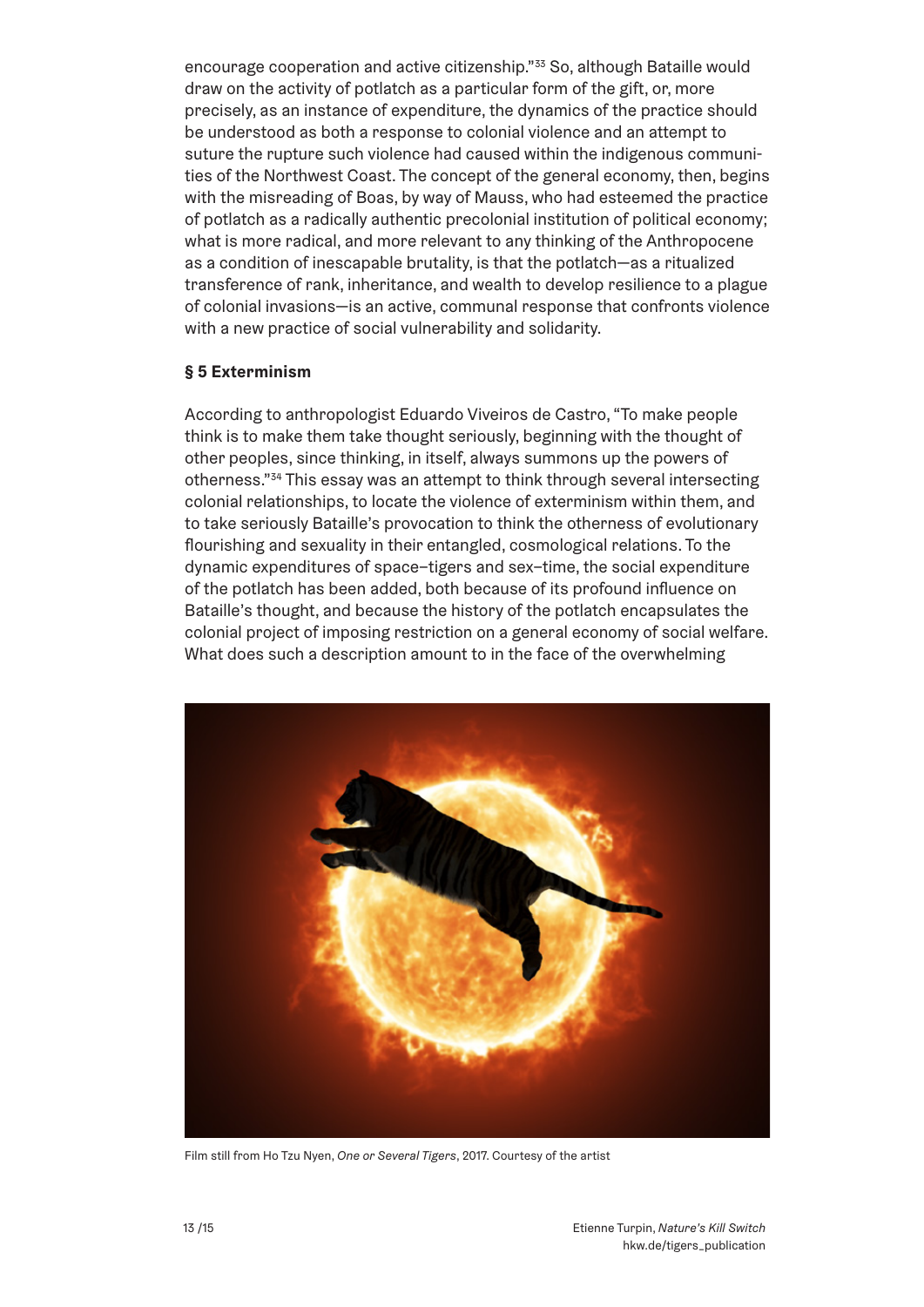brutality of the Anthropocene and its legacy of exterminism? Is there still a *savage thought* to be cultivated out of the ruins of this inherited, colonial modernity? "If one had to grant me a place in the history of thought," Bataille once suggested, "I believe it would be that of having discerned the effects, in our human life, of the 'disappearance of the discursive real,' and of having drawn a senseless light from the description of these effects: this light is blinding, perhaps, but it announces the opacity of the *night*; it announces the night alone."35 As Stuart Kendall explains, "the disappearance of the discursive real" is, ultimately:

the collapse of discursive referentiality: no discourse, genre, or type of speech can—or should any longer—be taken to provide a stable means of reference to a commonly held understanding of reality. Language must be recognized as a language game. Bataille's move is to shift our attention away from the game pieces—the words—and the rules of the game—grammar, or in other cases specific taboos and transgressions—onto the effects produced by the game upon its player. What matters is neither the game itself nor how one plays the game but the effects of playing the game. $36$ 

If one were to begin to summarize the effects of the game in the Anthropocene, such a list would necessarily include the architecture of a colonial imagination, with its radical aspiration for species' isolation, alongside a tendency toward the extermination of forms-of-life that jeopardize the securitization of restricted economies of accumulation, be they feline, sexual, or social. While the physical traces of these forms of violence are everywhere in evidence, perhaps the most incapacitating inheritance they have proffered is the construct we call modern thought, with its attendant experiential regime of shame, sadness, and despair. "Therefore an attack on architecture," Bataille observes, "whose monumental productions now truly dominate the whole earth, grouping the servile multitudes under their shadow, imposing admiration and wonder, order and constraint, is necessarily, as it were, an attack on man. Currently, an entire earthly activity, and undoubtedly the most intellectually outstanding, tends, through the denunciation of human dominance, in this direction."37 Such a denunciation enacts an *unbecoming* of colonial exterminism.38 In this spirit of denunciation—in the spirit of *weretigers*—we might also begin to dismantle the kill switches with which we continue to colonize the planet.

- 1 A previous version of this essay appeared at Etienne Turpin, "Why were there tigers?," in Katrin Klingan et al. (eds), *Grain Vapor Ray: Textures of the Anthropocene.* Berlin and Cambridge, MA: MIT Press and Haus der Kulturen der Welt, 2014, pp. 302–20. I am grateful for the invitation from Anselm Franke to rework it in light of the HKW's *2 or 3 Tigers* exhibition, and to Ho Tzu Nyen and Robert Zhao Renhui for their continued friendship.
- 2 "C'est pour l'animal l'occasion d'une soudaine et frénétique dilapidation des resources d'énergie, portée en un moment à l'extrême du possible (dans le temps, ce que le tigre est dans l'espace)." Georges Bataille, Œuvres *completes VII*. Paris: Éditions Gallimard, 1976, p. 41. The editors' note for the passage adds the following clarification: "C'est pour l'individu l'occasion d'une soudaine dilapidation des resources d'énergie portée dans l'instant à